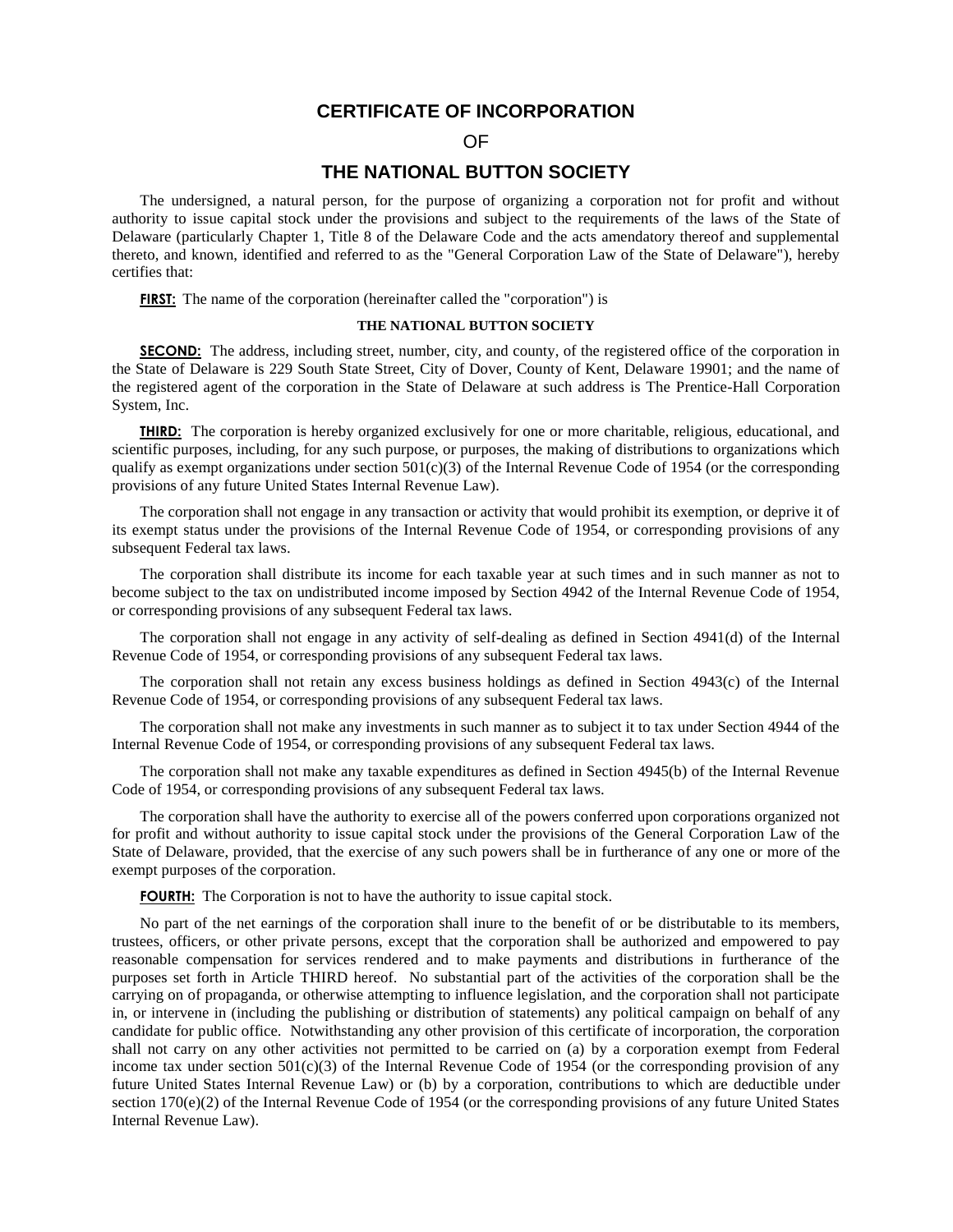#### **FIFTH:** The name and the mailing address of the incorporator are as follows: NAME MAILING ADDRESS

### R. G. Dickerson 229 South State Street, Dover, Delaware

**SIXTH:** The duration of the corporation is to be perpetual.

**SEVENTH:** Upon the dissolution of the corporation, the Board of Trustees shall, after paying or making provision for the payment of all of the liabilities of the corporation, dispose of all of the assets of the corporation exclusively for the purposes of the corporation in such manner, or to such organization or organizations organized and operated exclusively for charitable, educational, religious or scientific purposes as shall at the time qualify as an exempt organization or organizations under section  $501(c)(3)$  of the Internal Revenue Code of 1954 (or the corresponding provision of any future United States Internal Revenue Law), as the Board of Trustees shall determine. Any such assets not so disposed of shall be disposed of by the Court of Chancery of the county in which the registered office of

The corporation is then located, exclusively for such purposes or to such organization or organizations, as said Court shall determine which are organized and operated exclusively for such purposes.

**EIGHTH:** The members of the corporation shall not be personally liable for the payment of the corporation's debts except as they may be liable by reason of their own conduct or acts.

**NINTH:** For the management of the business and for the conduct of the affairs of the corporation, and for the creation, definition, limitation and regulation of the powers of the corporation and of its trustees and of its members, as the case may be, it is hereby provided:

**1.** The original By-Laws of the corporation shall be adopted by the incorporator. Thereafter, the power to make, alter, or repeal the By-Laws shall be vested in the members of the corporation.

[This sub-paragraph 1, article NINTH, is the only part of the Certificate of Incorporation affected by the Certificate of Correction. The original Certificate of Incorporation vested the power to make, alter, or repeal the By-Laws in the governing body of the corporation.]

**2.** Except as the By-Laws may otherwise provide, the business and affairs of the corporation shall be managed by its governing body, which, in this certificate of incorporation, is referred to as a Board of Trustees, although the members of said governing body may be designated as directors, managers, governors, or otherwise under any provision of the By-Laws.

**3.** The number of trustees constituting the initial whole Board of Trustees shall be the number fixed in the original By-Laws. Thereafter, the number of trustees constituting the whole Board shall be fixed from time to time in the manner prescribed in the By-Laws. The phrase "whole Board" shall be deemed to mean the total number of trustees which the corporation would have if there were no vacancies.

**4.** Trustees shall have such qualifications as may be prescribed in the By-Laws. The first Board of Trustees shall be elected by the incorporator. Thereafter, each successive Board of Trustees shall be elected by the members of the corporation; provided, that, in the interim between annual or special elections by such members, the trustees in office, though less than a quorum, may fill any newly created trusteeship and any vacancy other than one resulting from the removal of any trustee or trustees by such members.

**5.** Meetings of the Board of Trustees shall be held at such place within or without the State of Delaware as may be designated by or in the manner provided in the By-Laws. Except as the General Corporation Law of the State of Delaware or as this certificate of incorporation may otherwise provide, the By-Laws of the corporation shall or may provide, as the case may be, for the time, call, lapse of period of time after notice, and actual or constructive notice, if any, of meetings of the Board of Trustees, or of actual or constructive waiver of notice thereof, if any, for the conduct of meetings of the Board, and for action in writing of all trustees and of any duly constituted committee thereof in lieu of any meeting.

**6.** Except as the General Corporation Law of the State of Delaware or any provision of this certificate of incorporation may otherwise provide, a majority of the whole Board of Trustees shall constitute a quorum, and the act of a majority of the trustees at a meeting at which a quorum is present shall be the act of the Board.

**7.** Any or all of the trustees may be removed for cause or without cause by action of a majority of the members.

**8.** The Board of Trustees may, by resolution passed by a majority of the whole Board, designate one or more committees, each committee to consist of two or more of the trustees of the corporation. The Board may designate